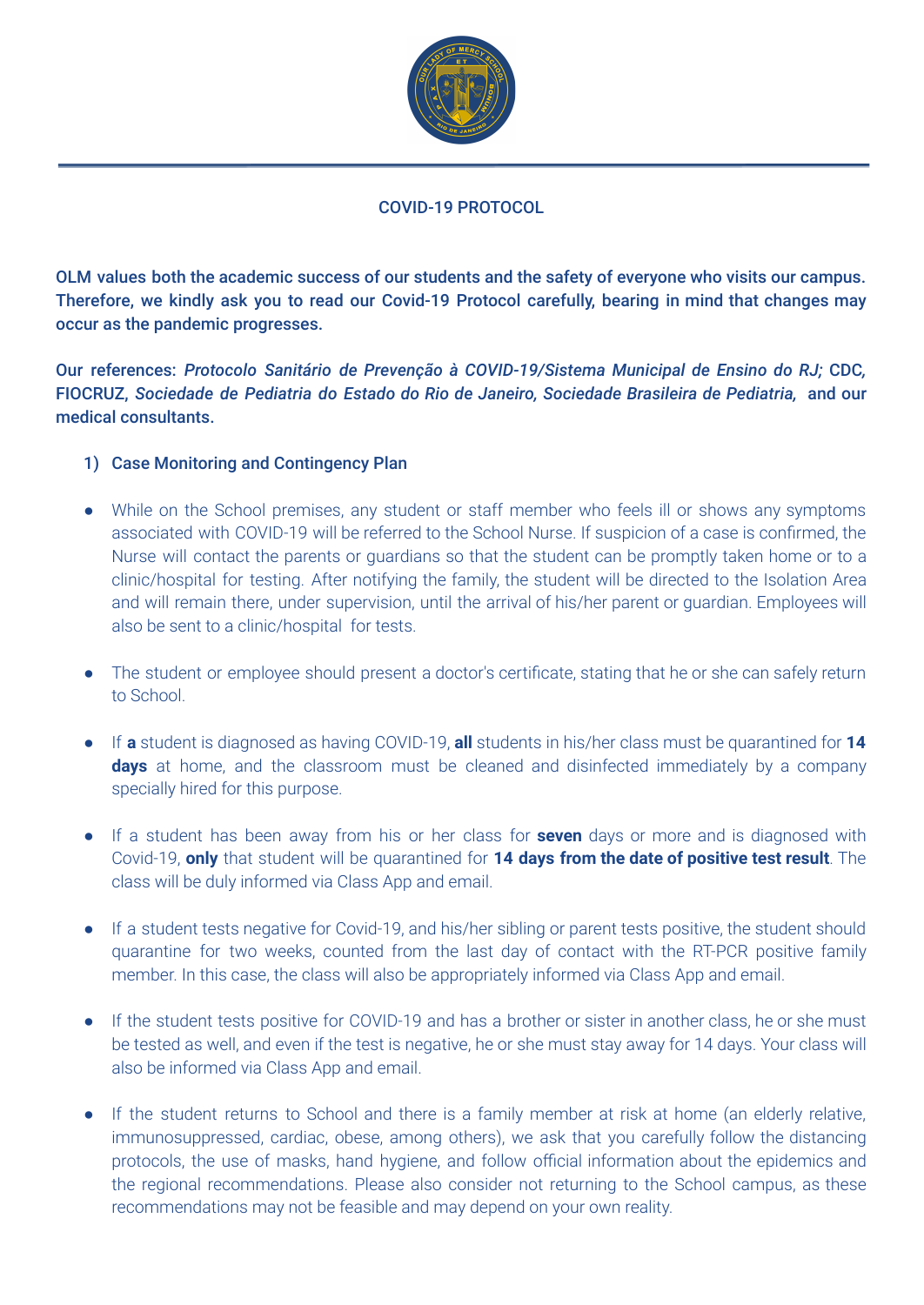

The School will not disclose the names of students or family members who may be infected to protect the privacy of our community members.

## 2) On-Campus Activities

- The wearing of masks remains mandatory, during commuting and on-campus, during the whole day, except when eating and drinking.
- Each student and member of staff should bring a minimum of three (3) masks to be changed every three (3) hours.
- The School will provide disposable masks for the staff.
- If a student forgets to bring masks to change, the division secretary will provide him/her with a disposable mask and the student will be notified for lack of mandatory school supplies.
- Middle School and High School students who do not respect the safety protocols will be removed from face-to-face activities for a specific period of time set by the division Principal.
- Large group and School events are prohibited during the 2021-2022 School year, until further notice.
- Physical education, art, and related activities may be held following the protocol distance of one meter, and preferably outdoors.
- Students will have designated desks at which they must remain.
- A distance of one meter will be maintained between students in their classrooms.
- Given the maximum physical capacity of our classrooms, the one-meter distancing, established by the *Prefeitura Municipal do Rio de Janeiro*, allows us to welcome all students to the School campus.
- The School will still offer remote learning to those families who still don't feel safe enough to send their children to the campus.
- Doors and windows will be kept open, whenever possible, and the use of our air conditioning units will be in ventilation mode.
- Before and after any teaching materials are made available, they will be sanitized by the School's staff.
- The library, music and art rooms will be reopened, respecting a distance of 1 (one) meter between the children and the staff. All materials will be sanitized before and after use by the students.

#### **3) Breaks, Recess and Food**

- Students and staff must sanitize their hands before and after breaks and meals.
- Snacks will be served in the classrooms.
- Staff will supervise snack time to prevent students from getting up or talking to each other.
- Students and staff must change their masks after every meal at School.
- Lunch hours at the cafeteria time will be extended to maintain class rotation, thus avoiding crowding.
- Visual signage will be maintained on the School premises so that students and staff respect the distance of 1 (one) meter.
- Tables and benches will be cleaned between classes.
- The rotation of classes for the use of the court during lunch will be maintained, as well as the supervision and organization of activities by physical education teachers, the division secretary, and assistant teachers.
- All the drinking fountains at School have been replaced and/or adapted with appropriate spouts to fill cups or bottles.
- Each student and member of staff should bring their own glass or water bottle.
- Staff will be strategically positioned to avoid crowding in bathrooms and hallways.